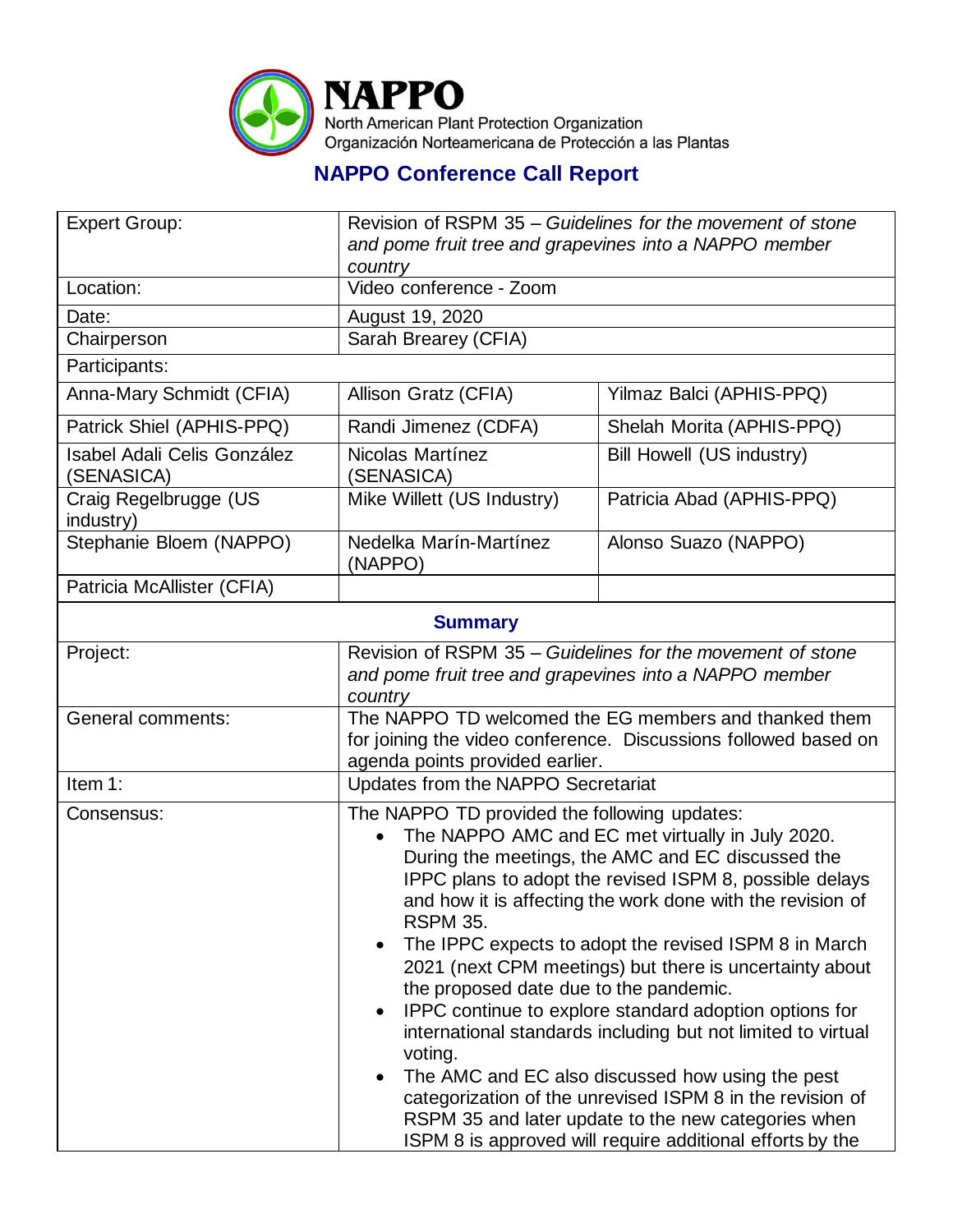|            | risk analysts.<br>AMC and EC suggested the EG should address this point<br>and come to a consensus.                                                                                                                                                                                                                                                                                                                                                                                                                                                                                                                                                                                                                                                                                                                                                                                                                                                                         |  |
|------------|-----------------------------------------------------------------------------------------------------------------------------------------------------------------------------------------------------------------------------------------------------------------------------------------------------------------------------------------------------------------------------------------------------------------------------------------------------------------------------------------------------------------------------------------------------------------------------------------------------------------------------------------------------------------------------------------------------------------------------------------------------------------------------------------------------------------------------------------------------------------------------------------------------------------------------------------------------------------------------|--|
| Item 2:    | EG discussions on using the pest categorization using the<br>unrevised or revised ISPM 8.                                                                                                                                                                                                                                                                                                                                                                                                                                                                                                                                                                                                                                                                                                                                                                                                                                                                                   |  |
| Consensus: | Following the updates from the NAPPO TD the chairperson<br>suggested to discuss how the EG will proceed with respect to<br>use the pest categorization of the revised or unrevised ISPM 8.                                                                                                                                                                                                                                                                                                                                                                                                                                                                                                                                                                                                                                                                                                                                                                                  |  |
|            | Members of the EG agreed to use the revised ISPM 8 pest<br>categories and publish the revised RSPM 35 after the revised<br>ISPM 8 is adopted.                                                                                                                                                                                                                                                                                                                                                                                                                                                                                                                                                                                                                                                                                                                                                                                                                               |  |
| Item 3:    | Pest table work updates                                                                                                                                                                                                                                                                                                                                                                                                                                                                                                                                                                                                                                                                                                                                                                                                                                                                                                                                                     |  |
| Consensus: | EG members provided the following updates on the pest tables<br>work:                                                                                                                                                                                                                                                                                                                                                                                                                                                                                                                                                                                                                                                                                                                                                                                                                                                                                                       |  |
|            | US analysts have completed the analyses work on all pest<br>$\bullet$<br>table (bacteria, phytoplasma and fungi) except for<br>nematodes. This work is being reviewed internally and will<br>be shared with the EG when the internal review is<br>completed. The review will be completed possibly in two<br>weeks.<br>Virus and viroids pests of stone and pome fruit trees is<br>almost completed.<br>Mexico has reviewed the pest tables of both annexes of<br>RSPM 35 using the revised pest categorization of ISPM 8.<br>Minor adjustments will be needed but overall, Mexico has<br>done a lot of progress with the revision of all pest tables in<br><b>RSPM 35.</b><br>Randi Jimenez sent an updated nematode list to the EG.<br>The nematode list includes up to date references. Randi<br>Jimenez will send the list to the Secretariat for distribution<br>to the EG.<br>Canada still need to review some tables and add new<br>pest categorization terminology. |  |
| Item 4:    | Update from virus subgroup                                                                                                                                                                                                                                                                                                                                                                                                                                                                                                                                                                                                                                                                                                                                                                                                                                                                                                                                                  |  |
| Consensus: | Allison Gratz (CFIA) provided updates on the work conducted by<br>the virus subgroup including:<br>• Criteria used to remove entries.<br>• Consensus on the virus names and hosts (Latin names<br>instead of common names)<br>• Updating the references.<br>• To include a virus in the table only if the sequence data<br>from gene bank from that virus is available.<br>• The subgroup is meeting every three weeks.<br>• The subgroup also agreed to remove the mycoviruses<br>from the table.<br>The virus subgroup will work on the language to include in the<br>document describing the criteria used to keep a species in the                                                                                                                                                                                                                                                                                                                                      |  |